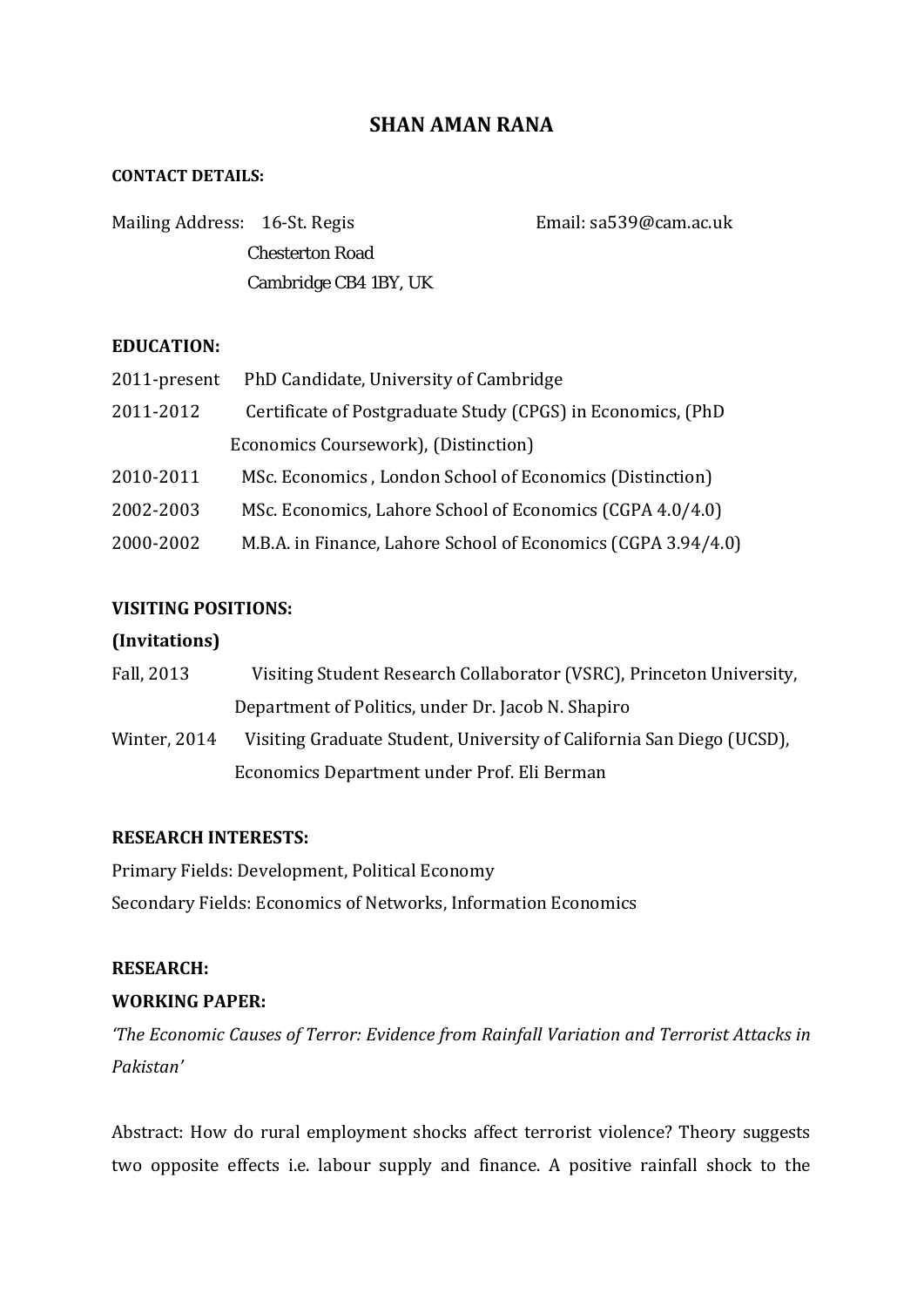agrarian sector raises the relative wages across agrarian and terror sector and potentially reduces terrorist labour and violence. This is the opportunity cost or labour supply effect. Alternatively, a positive rainfall shock to the agrarian sector increases terror financing by increasing the proportion of Muslims on whom religious charity or 'Zakat' becomes compulsory according to Ouranic injunctions. This is the terror financing effect. The finance or 'Zakat' channel is specifically relevant in a 97 percent Muslim and deeply religious society like Pakistan. While not all religious charity goes to terrorist organizations, there is evidence to show that terrorist organizations use local charities that are not ostensibly linked to them to raise funds for their operations. Exploiting the fact that Pakistan is a predominantly poorly irrigated, agricultural economy, I use district level panel data from 1997-2010 on rainfall shocks as an instrument for rural employment to identify the net effect of rural employment shocks on terrorist violence in Pakistan. Results remain robust, positive and consistent with finance rather than the labour supply as the relative dominant channel of terror production in districts of Pakistan. I also test for heterogeneity in terrorist tactics and find that suicide attacks as a tactic remains unaffected by rural employment shocks.

### **WORK IN PROGRESS:**

**'***Redistribution as a means of signalling incumbent competence'*

### **PAPER PRESENTATIONS & READING GROUPS:**

Annual Conference on Religion, Economics and Culture of the Association for the Study of Religion, Economics and Culture (ASREC), Washington DC, 2013 PhD Microeconomics Seminar Series, University of Cambridge, 2011 Applied Microeconomics, University of Cambridge, 2011 (With Dr. Hamish Low, Dr. Pramila Krishnan, Dr. Toke Aidt and Dr. Sanjay Jain) Paper accepted for presentations:

12th Nordic Conference in Development Economics (NCDE), Chr Michelsen Institute (CMI) Bergen, Norway, 2013

2nd IZA@DC Young Scholar Program, Georgetown University Washington DC, September 2013

#### **AWARDS:**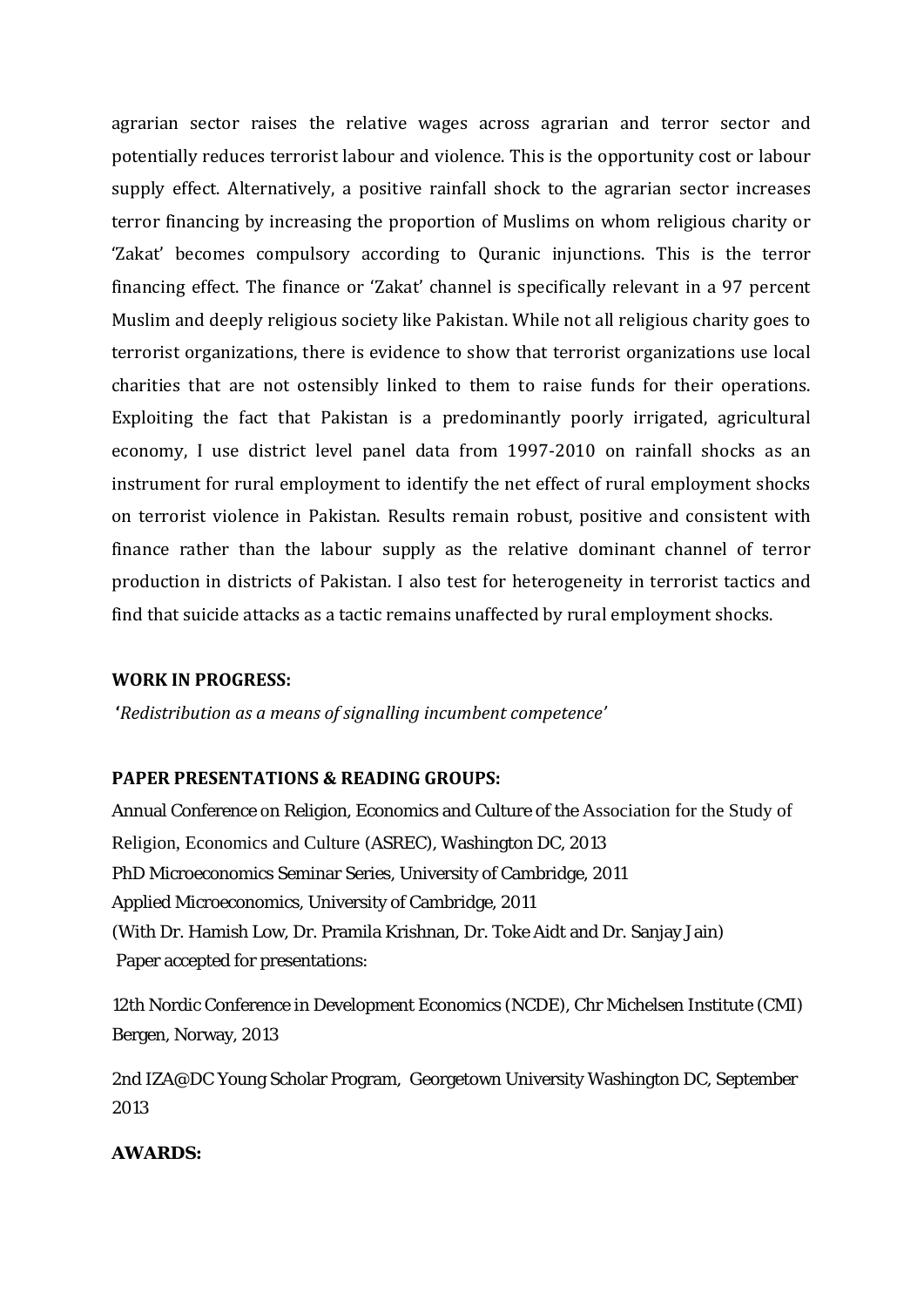Best Teaching Fellow in the Economics Tripos 2012-13, University of Cambridge Certificate of Postgraduate Study in Economics, University of Cambridge; Avg: Distinction Cambridge Commonwealth Trust- HEC Pakistan, Full PhD Scholarship, 2011-present Distinction in all Subjects, MSc. Economics, London School of Economics, 2010-2011 London School of Economics Master's Award, Full Scholarship, MSc.Economics 2010-2011 Best in Academics, Civil Service of Pakistan, 2007 Best Research Paper, Civil Service of Pakistan, 2007; Titled: 'Political Economy of Gas Development Surcharge in Pakistan' President of Pakistan Gold Medal, Best Probationary Officer, Civil Services of Pakistan, 2006 Best in Academics, Civil Service of Pakistan Training, 2006 Gold Medal, MSc. Economics, Lahore School of Economics, 2003 Silver Medal, Dean's Honour List, Lahore School of Economics, 2003 Gold Medal, M.B.A. Programme, Lahore School of Economics, 2002 Silver Medal, M.B.A. Programme, Lahore School of Economics, 2002 Full Scholarship, MSc. Economics, Lahore School of Economics, 2002

#### **RESEARCH GRANT**

Graduate Research Fund, Murray Edwards College, University of Cambridge, 2012 Graduate Research Fund, Murray Edwards College, University of Cambridge, 2013 Centre for Development Studies, Research Fund, University of Cambridge, 2013

#### **TEACHING & RESEARCH EXPERIENCE:**

Teaching Fellow: Economics of Developing Countries, Part IIB, University of Cambridge, 2012

Supervision: Development, Economics Tripos Part I, University of Cambridge, 2011 Teaching Associate: Microeconomics, Lahore School of Economics, 2004 Teaching Associate: Microeconomic Theory, Lahore School of Economics, 2002-2003 Teaching Assistant: Mathematics, Lahore School of Economics, 2001-2002 Research Associate: Applied Microeconomics, Lahore School of Economics, 2004 Research Associate: Policy & Research Division, World Wide Fund (WWF) Lahore, 2003

#### **ACTIVITIES:**

Member Marshal Society, Faculty of Economics, University of Cambridge, 2011 Member Economics Society, London School of Economics, 2010 First Elected Treasurer, Civil Services of Pakistan Punjab Association, 2009 President Management Committee, Civil Services of Pakistan, 2007 French Language Course, Universite de Stendhal, Grenoble France, 2005